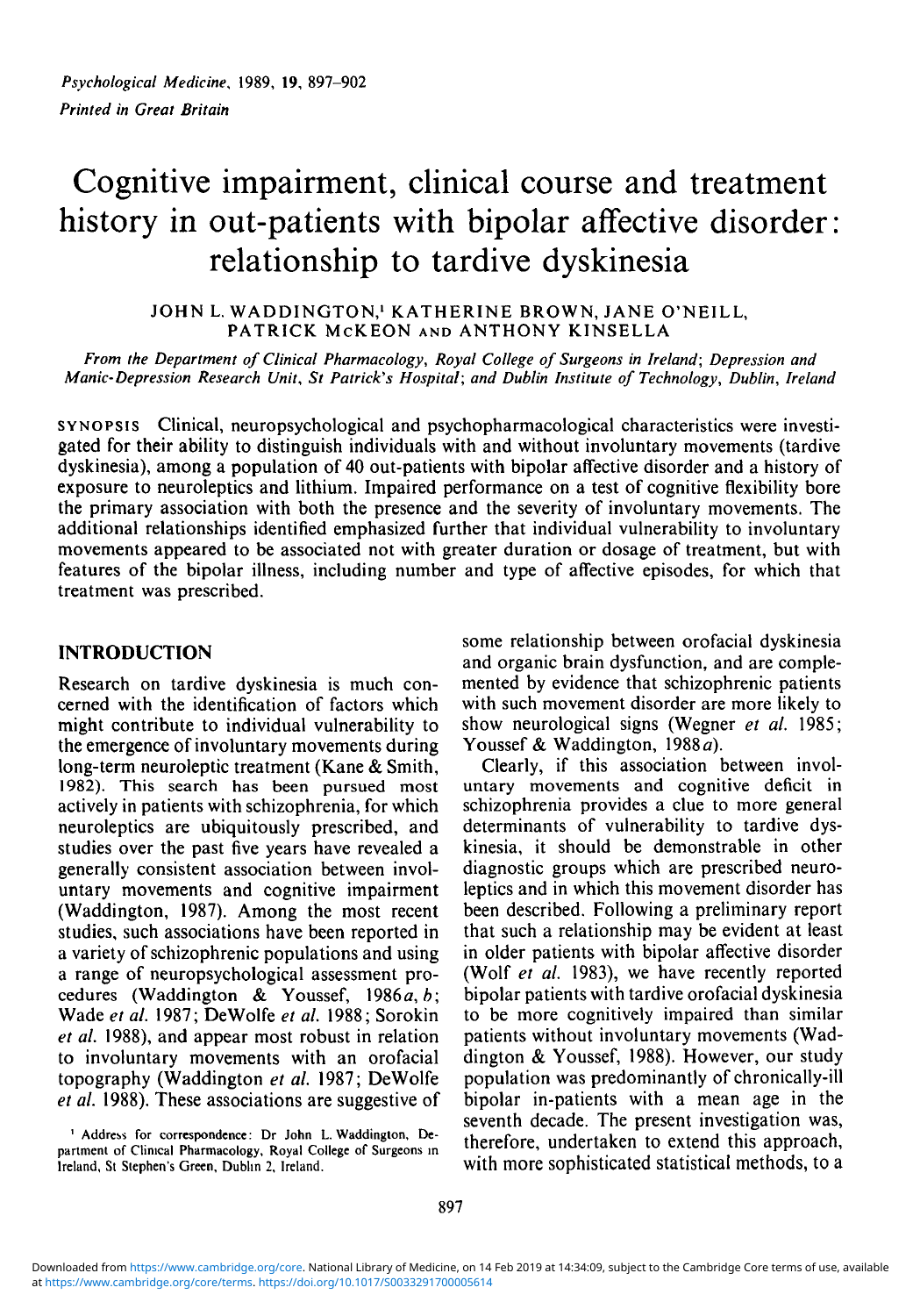larger and more representative population of younger out-patients with bipolar affective disorder.

## **METHOD**

#### **Patients and assessment**

The subjects of this study were 62 out-patients attending a mood disorder clinic at St Patrick's Hospital, Dublin, and who consented to participation. They were each assessed using the Abnormal Involuntary Movement Scale (AIMS; National Institute of Mental Health, 1976) by the same rater, who was unaware of each patient's diagnosis, clinical and treatment histories; the presence or absence of tremor was also recorded. After the AIMS examination, patients were evaluated neuropsychologically using Trail Making Tests A and B from the Halstead-Reitan battery (Reitan, 1955).

### **Clinical and treatment history**

Only after completion of these assessments were each patients' case notes reviewed for demographic details and information on clinical and treatment history. The following variables were recorded: age, sex, age at first illness, duration of illness, number of affective episodes, presence or absence of a family history of affective disorder in a first degree relative, duration of exposure to neuroleptics, average daily dose of neuroleptics over that duration (converted to mg of chlorpromazine equivalents (Davis, 1976)), current neuroleptic dose (in mg of chlorpromazine equivalents, on the day of AIMS examination), duration of exposure to anticholinergics, duration of exposure to lithium, presence or absence of a history of exposure to antidepressants. To these were added the following: time (in seconds), to complete each of Trail Making Tests A and B, presence or absence of current tremor.

## **Statistical analysis**

Data were expressed as means  $\pm$  s.D. or as percentage prevalences, and analysed using the Student's *t* test or the Fisher probability test (2 tailed), respectively. Binary response measures (i.e. presence or absence of involuntary movements) and continuous response measures (i.e. severity of involuntary movements) were additionally analysed by stepwise multiple logistic

regression and stepwise multiple linear regression procedures, respectively. These stepwise multiple regression methods examined relationships between each AIMS measure and the 15 demographic, clinical and treatment variables. Each analysis first identifies the variable having the strongest association with the specified AIMS measure. Taking that variable into account, the variable having the next strongest association is then identified, this sequence continuing until a hierarchy of all variables making significant contributions  $(P < 0.05)$  to the regression model has been generated. Overall adequacy of the final logistic model was confirmed using the goodness-of-fit tests of Hosmer & Lemeshow and of Brown, as previously described (Waddington *et al.* 1987).

## **RESULTS**

Of the 62 patients studied, 49 were subsequently found to satisfy DSM-III criteria (American Psychiatric Association, 1980) for bipolar affective disorder. Of these 49, five patients had not received neuroleptics or had received them for less than one month, and were deemed not to be at risk; complete information on all variables was not available for a further four patients. It is to the resulting group of 40 patients (mean age  $41.6 \pm 14.0$ , range 22-74 years) that all further discussion relates. They had each received longterm treatment with lithium and had, for varying durations in the past, been treated with neuroleptics; only 16 were currently receiving neuroleptic medication.

For 25 patients (20 currently normothymic, 3 depressed and 2 hypomanic) there were either no or only minimally abnormal involuntary movements, while in 15 (13 currently normothymic, 1 depressed and 1 hypomanic) there were involuntary movements of greater than minimal severity (prevalence: 37-5%). In 10 instances, involuntary movements were very mild (9 with an orofacial topography, one with a limb-trunkal topography), while in only 5 (12-5%) were they more prominent (3 with an orofacial topography, 2 with both orofacial and limb-trunkal involvement) and satisfied the more stringent research criteria of Schooler & Kane (1982).

The 15 patients with and the 25 without involuntary movements could not be distin-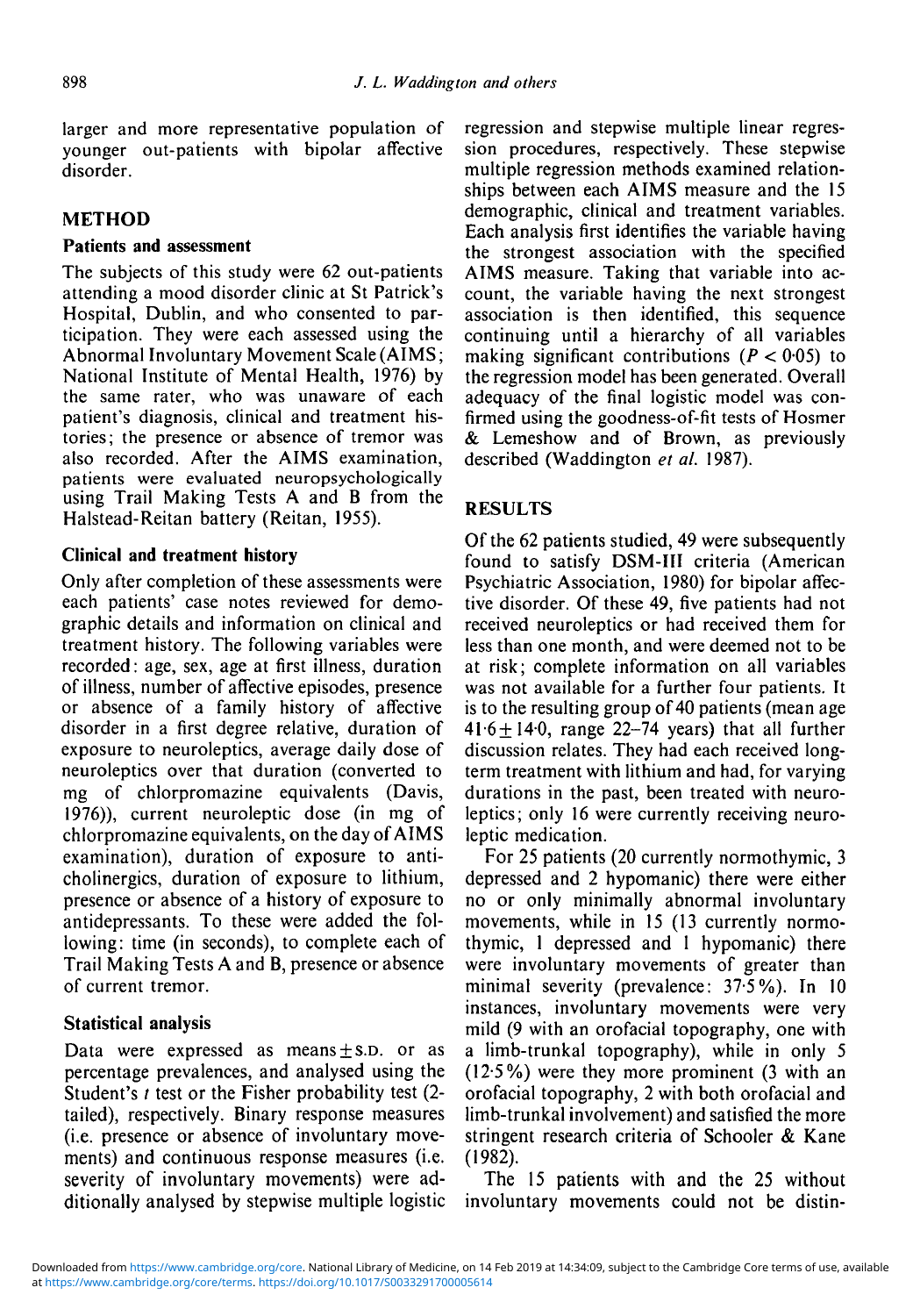|                                   |                   | Involuntary movements |  |
|-----------------------------------|-------------------|-----------------------|--|
|                                   | Absent            | Present               |  |
| Number (male/female)              | 25(15M,10F)       | 15(8M,7F)             |  |
| Age (yr)                          | $39.0 \pm 12.8$   | $46.1 + 15.3$         |  |
| Age at first illness (yr)         | $24.5 + 83$       | $32.2 + 9.8*$         |  |
| Duration of illness (yr)          | $14.5 + 8.2$      | $13.9 + 8.8$          |  |
| Number of affective episodes      | $4.2 + 2.5$       | $5.7 + 6.0$           |  |
| <b>Family history</b>             | 7/25              | 5/15                  |  |
| Neuroleptic treatment             |                   |                       |  |
| Duration of neuroleptics (yr)     | $2.4 \pm 3.6$     | $1.6 + 2.2$           |  |
| Average neuroleptic dose (mg)     | $485 + 443$       | $307 + 270$           |  |
| Current neuroleptic dose (mg)     | 58 + 8 I          | $20 + 53$             |  |
| Anticholinergic treatment         |                   |                       |  |
| Duration of anticholinergics (yr) | $1.3 + 2.7$       | $0.4 + 0.5$           |  |
| Lithium treatment                 |                   |                       |  |
| Duration of lithium (yr)          | $5.6 + 4.8$       | $4.5 + 3.7$           |  |
| Antidepressant treatment          |                   |                       |  |
| History of antidepressant use     | 11/25             | 12/15                 |  |
| Trail Making Test A (sec)         | $50 - 7 + 25 - 0$ | $74.1 \pm 31.2*$      |  |
| Trail Making Test B (sec)         | $107.1 \pm 50.6$  | $212.8 \pm 1633$ ***  |  |
| Current tremor                    | 9/25              | 8/15                  |  |

|  | Table 1. Characteristics of bipolar patients with |  |
|--|---------------------------------------------------|--|
|  | and without abnormal involuntary movements        |  |

\*\*\*  $P < 0.005$ ; \*  $P < 0.05$ .

guished in terms of their age or sex distribution (Table 1). On univariate comparison, those with involuntary movements were significantly older at first illness, but could not be distinguished by duration of illness, number of affective episodes over that duration, or family history of affective disorder. In terms of neuroleptic exposure, they could not be distinguished by univariate comparison of duration of treatment but tended to have received lower average daily doses over that duration and to be receiving lower current doses of neuroleptics  $(P < 0.1)$  on the day of AIMS examination; the overall mean current daily doses indicated for each group in Table 1 are low as the number of patients currently in receipt of such treatment was modest (among the 15 patients with involuntary movements, 3

were currently receiving a mean of 100 mg/day each, while 12 were not currently receiving such treatment; among the 25 patients without involuntary movements, 13 were currently receiving a mean of 112 mg/day each, while 12 were not currently receiving such treatment). Duration of exposure to anticholinergics also failed to distinguish patients with and without involuntary movements; only 1 of 15 patients with involuntary movements and 3 of 25 patients without involuntary movements were currently in receipt of anticholinergics. Univariate comparison of duration of treatment with lithium failed to distinguish those with and without involuntary movements; patients with involuntary movements were somewhat more likely  $(P < 0.1)$  to have a history of exposure to antidepressants. However, poor performance on neuropsychological testing, particularly in Trail Making Test B, readily distinguished patients with involuntary movements. They were just as likely to show current tremor as were patients without such movement disorder.

Stepwise logistic regression analysis confirmed poor neuropsychological test performance in Trail Making Test B to be the variable most strongly associated with the presence of involuntary movements (Table 2). The stepwise algorithm generating the 'best' final logistic regression model then proceeds differently from a series of univariate comparisons (Fleiss *et al.* 1986). It takes into account at each of a series of subsequent steps any highly intercorrelated measures, to derive a hierarchy of variables significantly associated with the presence of such movement disorder; at each step, variables that have been selected are reconsidered, so that those which are redundant because of such intercorrelations can be rejected. In this way, lower current neuroleptic dose had the next

Table 2. *Hierarchy of variables significantly related to the presence or absence of involuntary movements as determined by stepwise logistic regression analysis*

| Variable                       |                        | $SE\beta$             | $\beta$ /SE $\beta$ |       |         |
|--------------------------------|------------------------|-----------------------|---------------------|-------|---------|
| Trail Making Test B            | 014                    | $0.72 \times 10^{-1}$ | 1.89                | 9.93  | < 0.002 |
| Current neuroleptic dose       | $-0.27$                | 0.17                  | $-1.60$             | 6.59  | < 0.01  |
| Average daily neuroleptic dose | $-0.15 \times 10^{-1}$ | $0.89 \times 10^{-2}$ | $-1.74$             | 3.98  | <0.05   |
| History of antidepressant use  | 7-40                   | $3 - 86$              | 1.92                | 3.67  | < 0.05  |
| Duration of illness            | $-1.12$                | 0.61                  | $-1.84$             | 11-99 | < 0.002 |
| Duration of lithium            | $-0.38 \times 10^{-1}$ | $0.27 \times 10^{-1}$ | $-1.43$             | 4.27  | < 0.05  |

Goodness-of-fit tests: Hosmer,  $\chi^2 = 11.98$ ,  $P = 0.10$ ; Brown,  $\chi^2 = 1.22$ ,  $P = 0.54$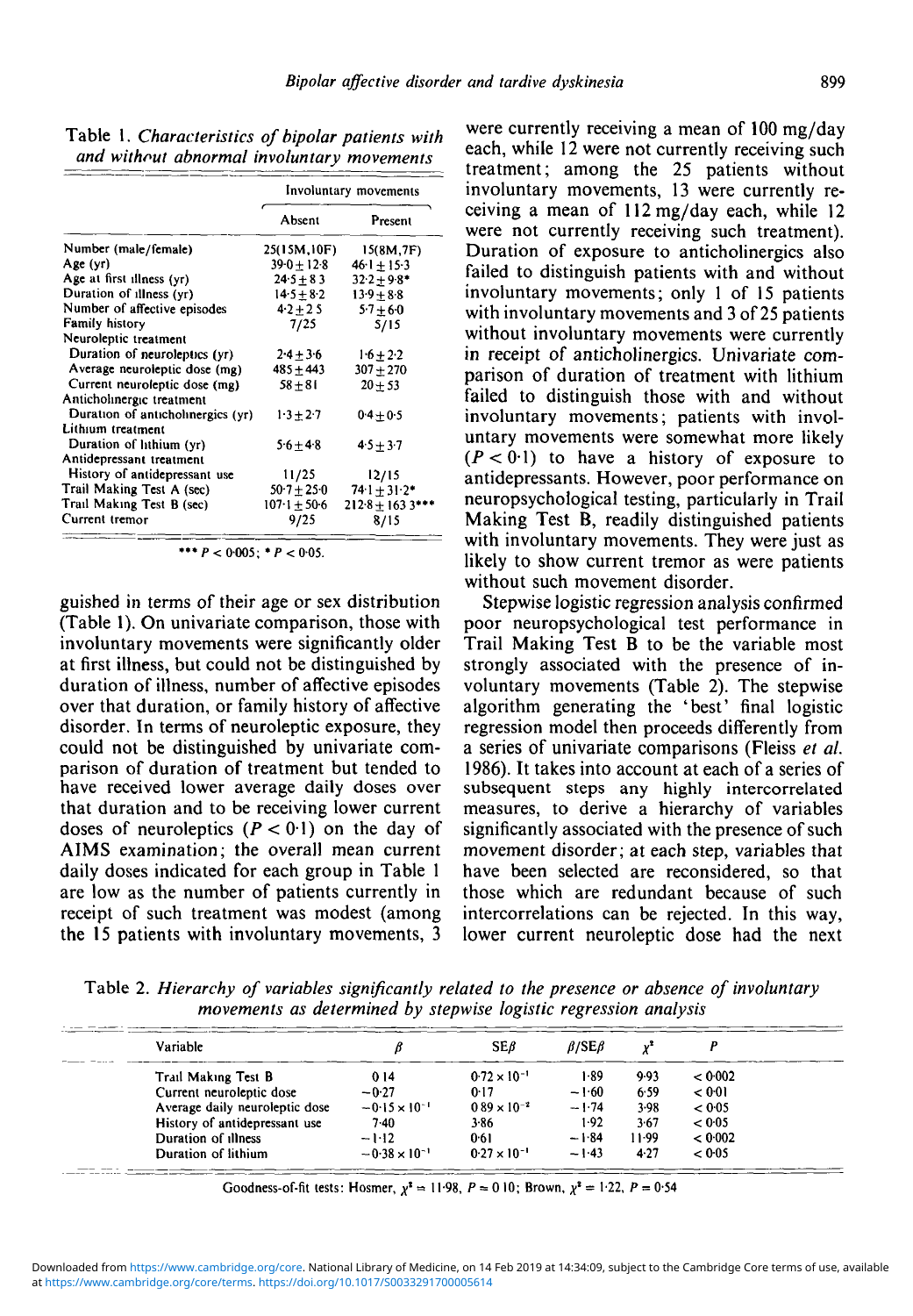| Variable                     |                        | SEB                   | B/SEB   |         | R,   |
|------------------------------|------------------------|-----------------------|---------|---------|------|
| Trail Making Test B          | $0.98 \times 10^{-2}$  | $0.22 \times 10^{-3}$ | 4.27    | < 0.001 | 0.34 |
| Number of affective episodes | 0.36                   | $0.76 \times 10^{-1}$ | 4.82    | < 0.001 | 0.51 |
| Current neuroleptic dose     | $-0.84 \times 10^{-2}$ | $0.36 \times 10^{-2}$ | $-2.34$ | < 0.05  | 0.57 |
| Duration of illness          | $-0.77 \times 10^{-1}$ | $0.36 \times 10^{-1}$ | $-2.15$ | < 0.05  | 0.62 |
| Constant                     | 1.94                   |                       |         |         |      |

Table 3. *Hierarchy of variables significantly related to the severity of involuntary movements as determined by stepwise linear regression analysis*

strongest association with the presence of involuntary movements. At subsequent steps, lower average daily dose of neuroleptics, history of exposure to antidepressants, shorter duration of illness and shorter duration of exposure to lithium were identified to complete the hierarchy; no other variables made further significant contributions to the logistic regression model, and the goodness-of-fit of the final model was satisfactory.

In a similar manner, stepwise linear regression analysis identified poor neuropsychological test performance in Trail Making Test B as the variable having the strongest association with increasing severity of involuntary movements (Table 3). Thereafter, number of affective episodes, lower current neuroleptic dose and shorter duration illness were identified to complete the hierarchy; no other variables made further significant contributions to the linear regression model, and the final model was satisfactory  $(100 \times R^2 = 62\%)$ .

### **DISCUSSION**

This study has investigated clinical, neuropsychological and psychopharmacological characteristics which might potentially distinguish individuals with tardive dyskinesia from those without, among a population of out-patients with bipolar affective disorder and a history of exposure to neuroleptics as well as lithium. Clearly, our findings cannot be generalized to bipolar populations who have received lithium with little exposure to neuroleptics. Cognitive impairment bore the primary association with the presence of what were predominantly orofacial (buccal-lingual-masticatory) involuntary movements, using both univariate and stepwise logistic regression analyses. This association was most robust on neuropsychological evaluation with Trail Making Test B, a number-letter

sequence task involving visual scanning, conceptual flexibility and visuomotor co-ordination, and which is highly sensitive to general organic brain dysfunction (Reitan, 1955, 1958). It was less evident with Trail Making Test A, a number-number sequence task which requires the performance of similar motor sequences but does not place demand on cognitive flexibility. Also, the great majority of our patients with tardive dyskinesia showed orofacial but not limb-trunkal movements, and the presence or absence of peripheral tremor did not distinguish patients with and without tardive dyskinesia. This would appear to exclude any substantial contribution of motor impairment to poor performance on Trail Making Test B. The present finding confirms, using alternative neuropsychological testing, the results of our recent study on a population of bipolars who were predominantly older in-patients and were, therefore, evaluated using a simple test of the integrity of their orientation, awareness and immediate memory (Waddington & Youssef, 1988). It parallels the results of a number of similar studies on populations of schizophrenic patients (Waddington, 1987; Wade *et al.* 1987; Waddington *et al.* 1987; DeWolfe *et al.* 1988; Sorokin *et al.* 1988).

In the present study, univariate analysis indicated bipolar out-patients with involuntary movements to be significantly older at the onset of their illness than patients without such movement disorder, as well as more cognitively impaired as judged by Trail Making Test B; we have noted a similar association in a population of schizophrenic out-patients (Waddington & Youssef, 1986 $c$ ). This relationship was not evident on stepwise logistic analysis, as it was lost at the stage of controlling for intercorrelations with the primary variable. Rather, such analysis had the power to reveal additional variables associated with the presence of in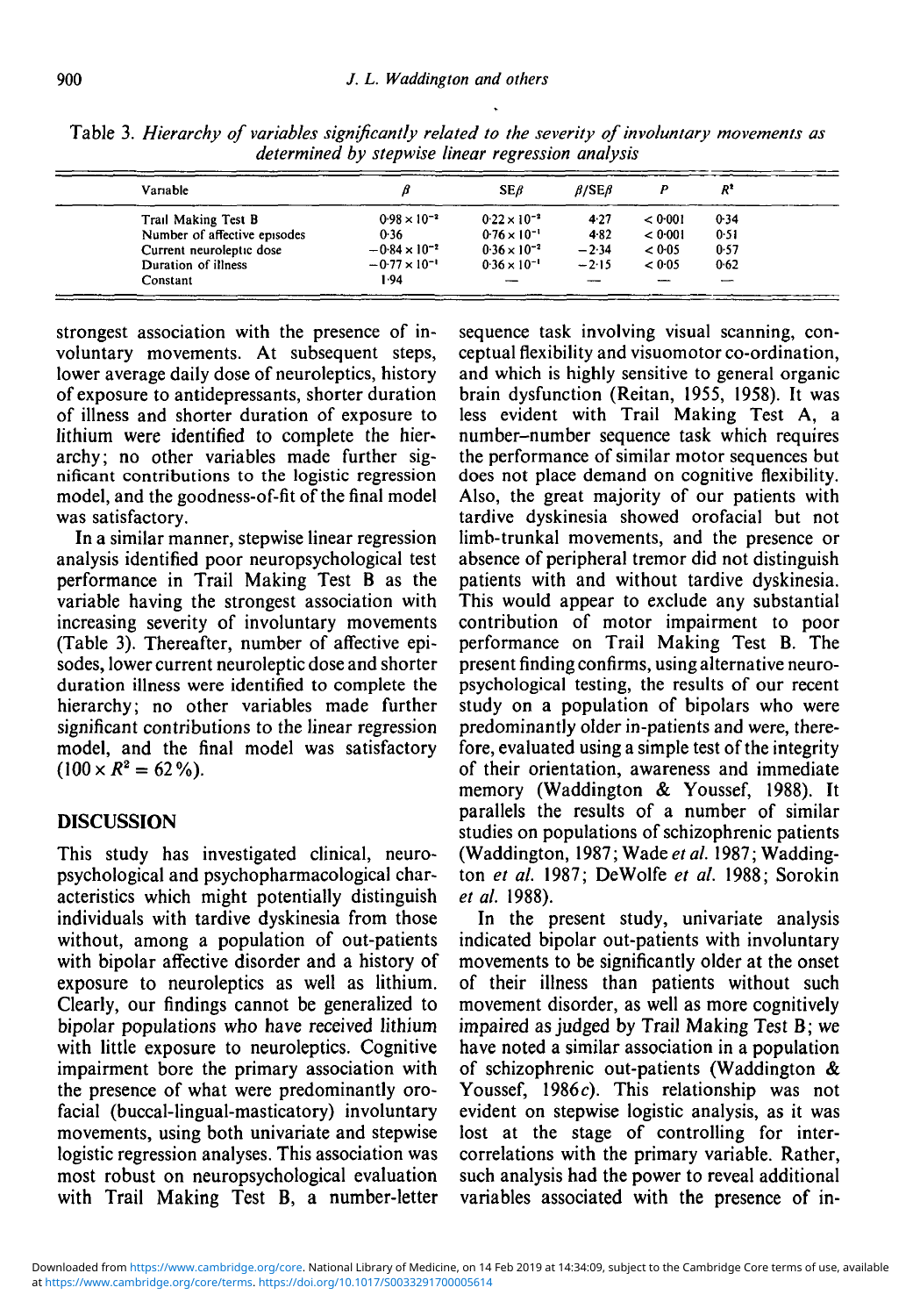voluntary movements. The negative relationships with current neuroleptic dose and with average daily dose over total duration of exposure to neuroleptics are similar to those which we have reported in schizophrenia using the same analytical approach (Waddington *et al.* 1987). The former relationship may reflect that lower current doses of neuroleptics are less likely to mask involuntary movements. However, we have argued in the context of schizophrenia that the superficially paradoxical relationship, between the presence of a presumed tardive side effect and prior receipt of lower average daily doses of the presumed offending agent, reflects some critical difference(s) in the illness of patients with and without vulnerability to involuntary movements which resulted in different treatment patterns (Waddington *et al.* 1987). It is striking that so similar a relationship was encountered here in bipolar affective disorder.

The association between the presence of involuntary movements and a history of exposure to antidepressants might indicate one of at least two relevant processes. Antidepressants might in themselves 'cause' tardive dyskinesia, or act synergistically with neuroleptics in this regard; there is a long-standing but inconsistent literature on this issue, which has recently been reviewed (Yassa *et al.* 1987). However, we suggest that more common exposure to antidepressants may reflect the prominence of some particular clinical feature of bipolar illness in this relatively young group, presumably depression, which was held to require such treatment. It is notable that Yassa & Schwartz (1984) have reported tardive dyskinesia to be associated with a relative predominance of depressive symptoms at early hospitalizations, and that no such relationship was evident in relation to affective episodes characterizing the overall clinical histories of older, chronically-ill bipolar patients (Waddington & Youssef, 1988). There is a controversial literature (reviewed by Wehr & Goodwin, 1987) that antidepressants can provoke manic episodes and worsen the course of bipolar illness. The present association between the presence of involuntary movements and a shorter duration of bipolar illness might be consistent with the view (Gardos & Casey, 1984; Yassa *et al.* 1984; Kane *et al.* 1986; Glazer *et al.* 1988) that certain forms of affective disorder may be particularly at risk for the early development of involuntary movements if prescribed neuroleptics.

The final relationship identified was between the presence of involuntary movements and shorter duration of exposure to lithium, and this emerged after controlling for the effects of duration of illness. It is consistent with previous reports in a young bipolar out-patient population (Mukherjee *et al.* 1986), a mixed population (Kane *et al.* 1986), and our own recent finding in older, chronically-ill bipolars (Waddington & Youssef, 1988). As with other associations, the cross-sectional nature of our data can confound its interpretation in longitudinal terms. Thus, lithium may be prophylactic against the development (or expression) of neuroleptic-associated involuntary movements, hence the less it is used the more likely.it may be that dyskinesia is manifested; the complex arguments on this issue have recently been reviewed in the two studies cited above. However, we must ask *why* some bipolar patients might receive less prolonged lithium treatment than others. This may reflect their illness being different in some way from that of patients receiving more prolonged lithium therapy. Lithium might be started at a later stage of their illness if earlier affective episodes were primarily of depression (as discussed above; see also Post *et al.* 1986).

In seeking factors associated with the *severity* of involuntary movements, the issue may be conceptually different from that of vulnerability to the *presence* of such movement disorder. None-the-less, poor cognitive function on Trail Making Test B was also the primary variable associated with increasing severity of dyskinesia. Of the three other variables associated with severity, two had been similarly found to be associated with the presence of involuntary movements, i.e. negative relationships with current neuroleptic dose and with duration of illness, attesting to the robustness of their relationships to such movement disorder. The remaining association, between severity of involuntary movements and a greater number of affective episodes as well as a shorter duration of illness, suggests that factors predisposing to a higher frequency of affective relapse in such younger out-patients may also predispose to the development of involuntary movements of greater severity. There is evidence that in bipolar